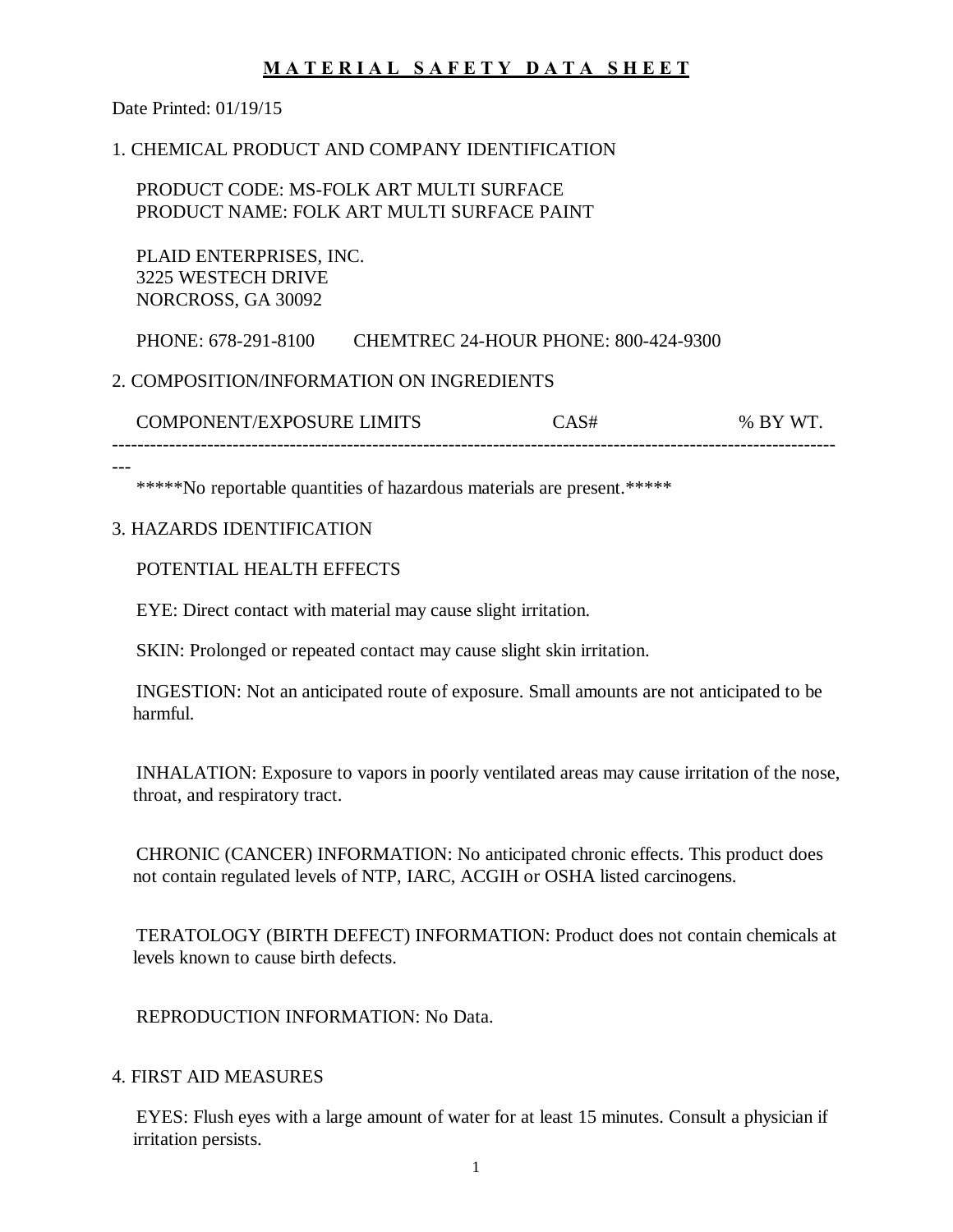Date Printed: 01/19/15

 SKIN: Wash affected skin areas thoroughly with soap and water. Consult a physician if irritation persists.

 INGESTION: Small amounts are not anticipated to be harmful. Give 2 glasses of water to drink.

INHALATION: Remove to fresh air. Get medical attention if breathing is difficult.

 NOTE TO PHYSICIANS: Please contact your local poison control center for information regarding this product.

#### 5. FIRE FIGHTING MEASURES

#### FLAMMABLE PROPERTIES:

FLASH POINT: Not Determined METHOD: Not Determined

FLAMMABLE LIMITS:

 LOWER FLAMMABLE LIMIT: Not Determined UPPER FLAMMABLE LIMIT: Not Determined

AUTOIGNITION TEMPERATURE: Not Applicable.

HAZARDOUS COMBUSTION PRODUCTS: Not Applicable

 EXTINGUISHING MEDIA: Use extinguishing media appropriate for surrounding fire, water spray, foam, carbon dioxide, or dry chemical.

 FIREFIGHTING INSTRUCTIONS: Use water spray to cool containers not actively involved in fire. Self-contained breathing apparatus recommended for fire fighters.

### 6. ACCIDENTAL RELEASE MEASURES

SMALL SPILL: Absorb spill with inert material.

 LARGE SPILL: Floor may be slippery, use care to avoid falling. Contain spills immediately with inert materials (e.g. sand, earth). Transfer liquids and solid diking material to separate suitable containers for recovery or disposal. Caution: Keep spills and cleaning runoff out of municipal sewers and open bodies of water.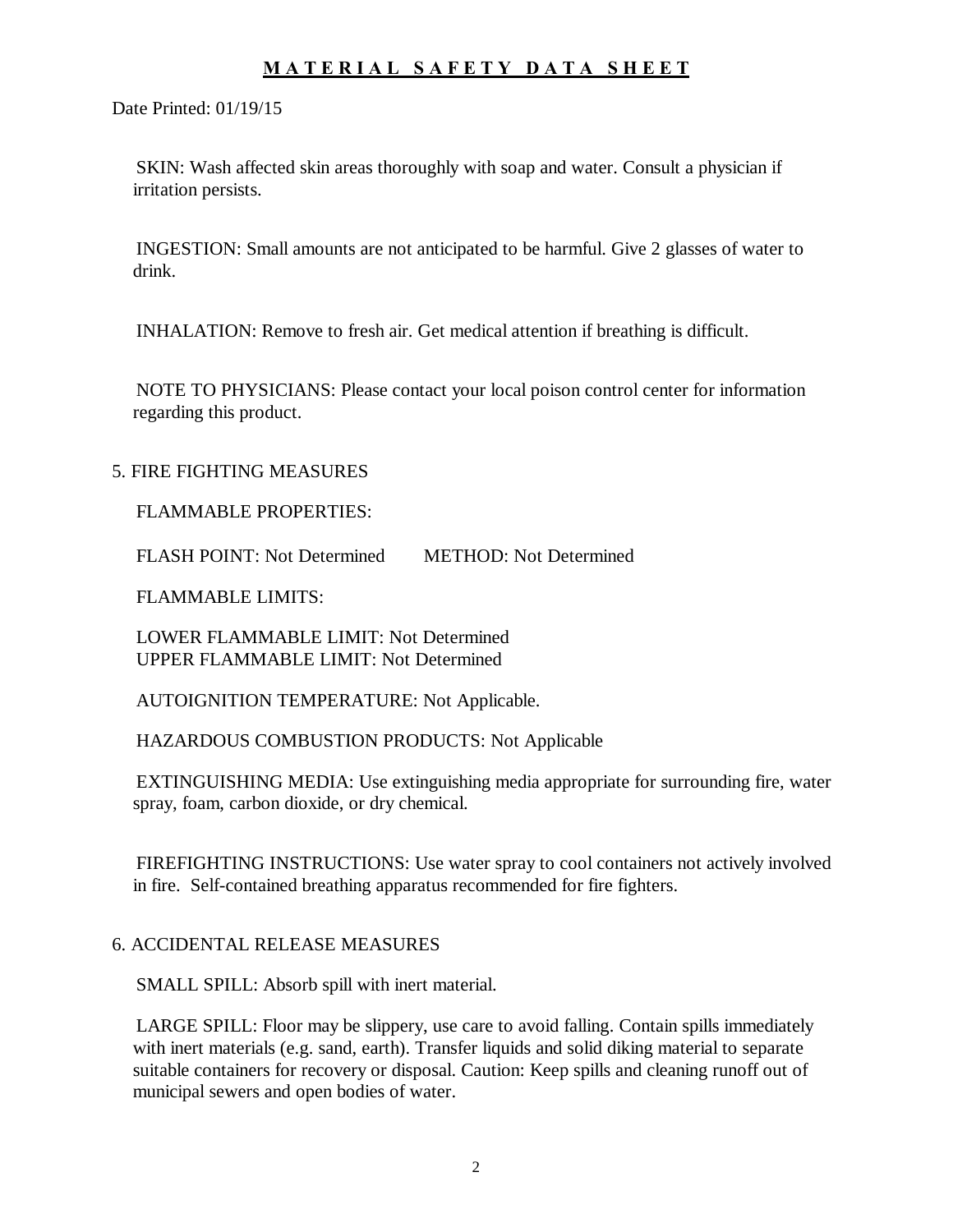Date Printed: 01/19/15

### 7. HANDLING AND STORAGE

 HANDLING: Avoid employee exposure through the use of appropriate engineering controls, adequate personal protective equipment, and good industrial hygiene practices. Wash thoroughly after handling. Handle in well-ventilated workspace.

 STORAGE: Store in a moderate cool, dry, well ventilated area away from direct sources of heat. Avoid freezing (32F). Position containers so that any labeling information is visible. Keep containers closed.

#### 8. EXPOSURE CONTROLS/PERSONAL PROTECTION

 ENGINEERING CONTROLS: The use of local exhaust ventilation is recommended to control emissions near the source. Additional engineering controls should be used as necessary.

 RESPIRATORY PROTECTION: Respiratory protection is generally not required. A respiratory protection program meeting OSHA 1910.134 and ANSI Z88.2 requirements must be followed whenever workplace conditions warrant a respirator's use.

 SKIN PROTECTION: Impervious clothing should be worn when gross contact is likely, such as when cleaning up large spills. Neoprene gloves may provide protection against permeation.

 EYE PROTECTION: Use safety glasses with side shields (ANSI Z87.1 or approved equivalent).

### 9. PHYSICAL AND CHEMICAL PROPERTIES

 BOILING POINT: 212 Deg. F MELTING POINT: Not determined. VAPOR PRESSURE: Not Determined VAPOR DENSITY: Not Determined. SOLUBILITY IN WATER: 100% Soluble or dispersible. SPECIFIC GRAVITY: 1.21 PH: 8.0 to 8.5 ODOR: Acrylic odor APPEARANCE: Colored dispersion. COATING VOC: 244 grams/liter

## 10. STABILITY AND REACTIVITY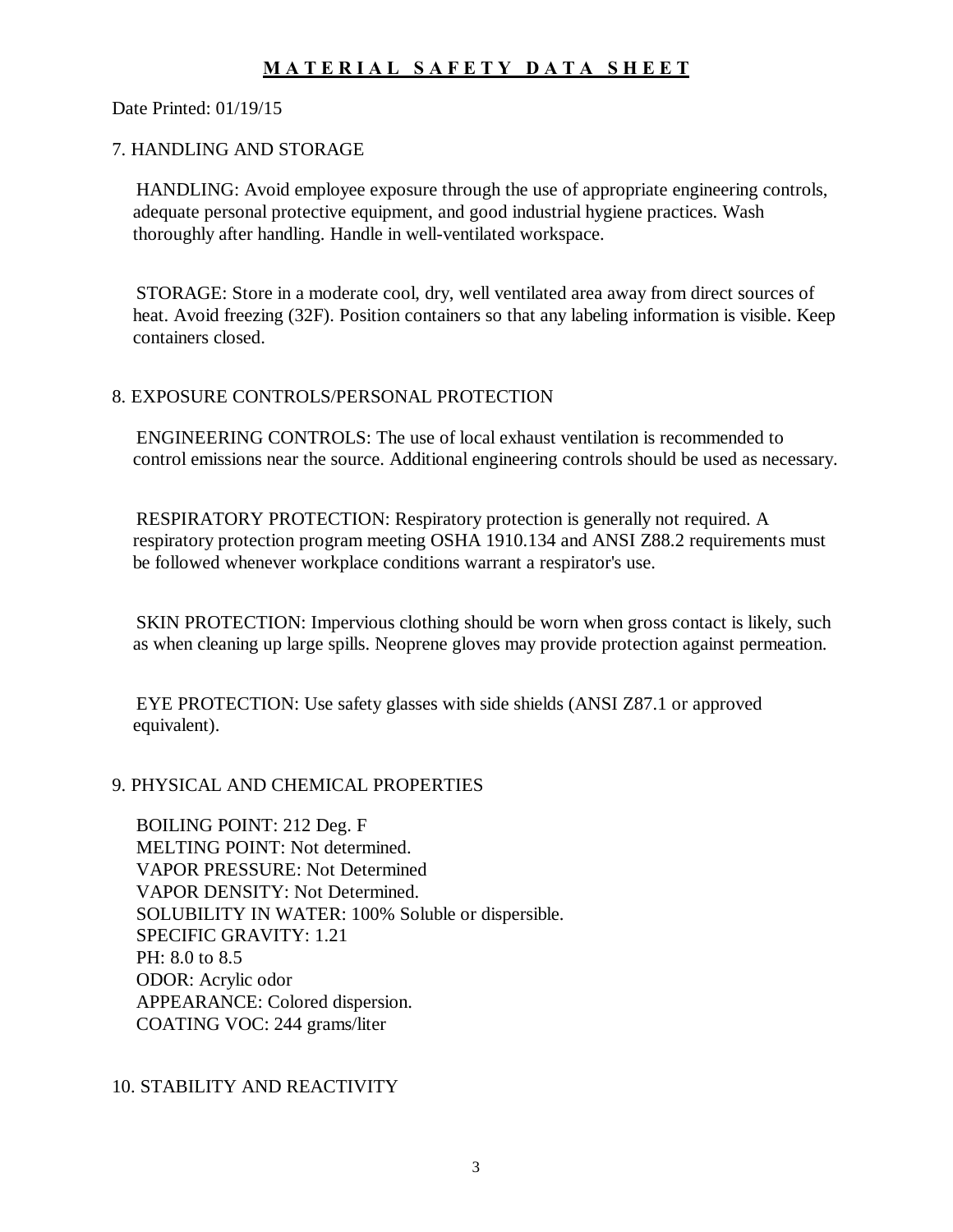Date Printed: 01/19/15

 CHEMICAL STABILITY (CONDITIONS TO AVOID): This material is considered stable. However, avoid temperatures above 177C/350F, the onset of polymer decomposition. Thermal decomposition is dependent on time and temperature.

 INCOMPATIBILITY: There are no known materials which are incompatible with this product.

HAZARDOUS DECOMPOSITION PRODUCTS: Hazardous decomposition will not occur.

HAZARDOUS POLYMERIZATION: Product will not undergo polymerization.

## 11. TOXICOLOGICAL INFORMATION

 As packaged for consumers, this product is certified in a toxicological evaluation by a medical expert to contain no materials in sufficient quantities to be toxic or injurious to humans, including children, or to cause acute or chronic health problems.

## 12. ECOLOGICAL INFORMATION

ECOTOXICOLOGICAL INFORMATION: No applicable data.

 CHEMICAL FATE INFORMATION: Appreciable evaporation from water to air is expected in the environment. No appreciable bioconcentration is expected in the environment.

### 13. DISPOSAL CONSIDERATIONS

Dispose of in accordance with Local, State, and Federal waste disposal regulations.

## 14. TRANSPORT INFORMATION:

### NOT MEANT TO BE ALL INCLUSIVE

US DOT Hazard Class.............Nonregulated

## 15. REGULATORY INFORMATION:

NOT MEANT TO BE ALL INCLUSIVE - SELECTED REGULATIONS REPRESENTED

 U.S. FEDERAL REGULATIONS: The components of this product are included on the TSCA inventory.

 OSHA: This product is considered non-hazardous under the OSHA Hazard Communication Standard (29CFR 1910.1200)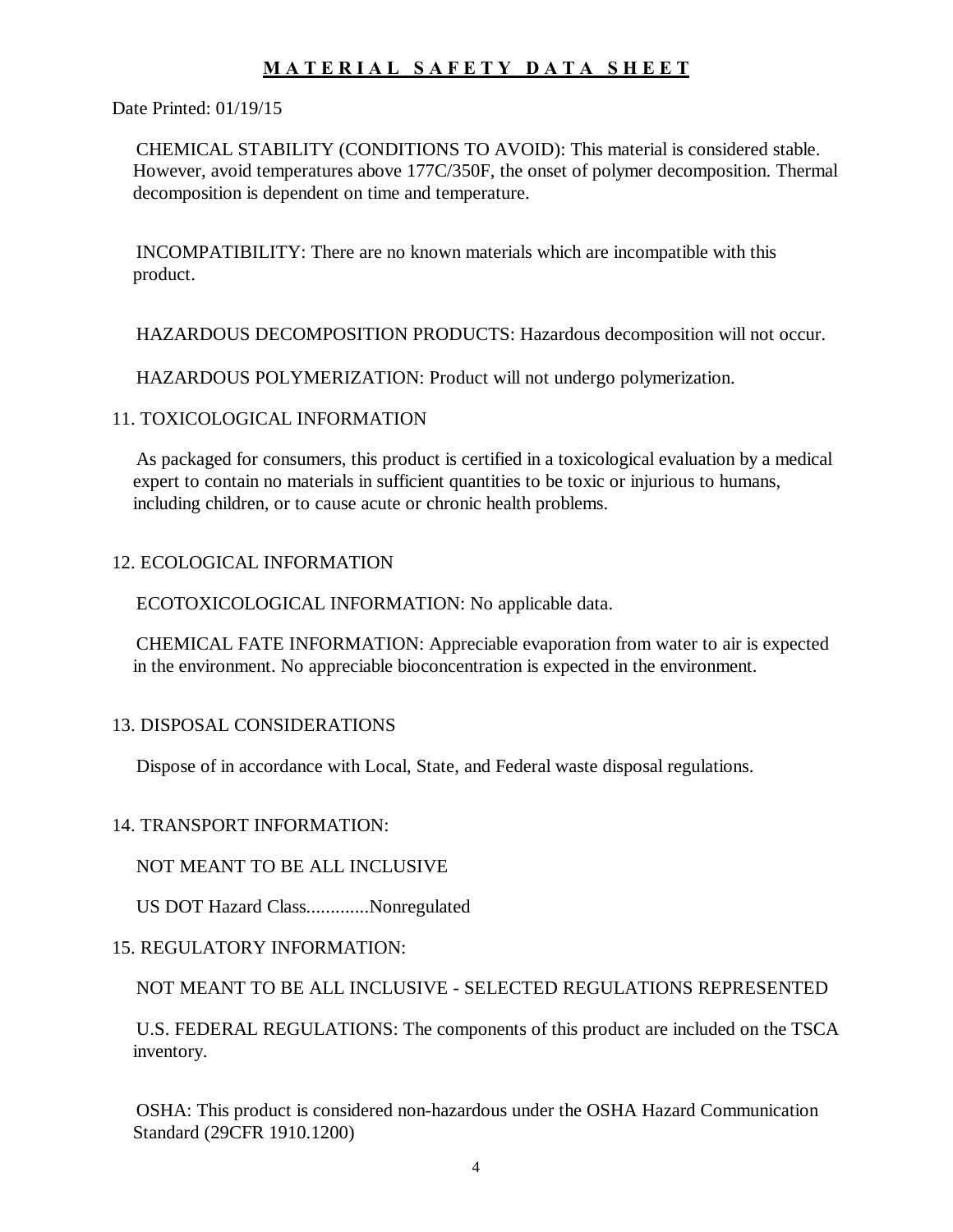Date Printed: 01/19/15

 CERCLA: SARA HAZARD CATEGORY: Release of this material to air, land, or water are not reportable to the National Response Center under the Comprehensive Environmental Response, Compensation, and Liability Act (CERCLA) or to state and local emergency planning committees under the Superfund Amendments and Reauthorization Act (SARA) Title III Section 304.

 SECTION 313: This product does not contain a chemical which is listed in Section 313 at or above de minimis concentrations.

INTERNATIONAL REGULATIONS:

 CANADIAN WHMIS: This product is not a controlled product under the Canadian Workplace Hazardous Materials Information System (WHMIS).

 CANADIAN ENVIRONMENTAL PROTECTION ACT (CEPA): All components of this product are on the Domestic Substances List (DSL), and acceptable for use under the provisions of CEPA.

 EINECS: All the components of this product are on the European Inventory of Existing Commercial Chemical Substances.

STATE REGULATIONS:

 VOLATILE ORGANIC COMPOUNDS: The Volatile Organic Compounds (VOCs) are below the emission limits as regulated by The Environmental Protection Agency (EPA) and state regulations.

16. OTHER INFORMATION

NAME OF PREPARER: Jim Stanley

 REVISION DATE: 05-30-2013 HMIS CODES: H F R P 1 0 0 A

HMIS HAZARD RATINGS: H=HEALTH, F=FIRE, R=REACTIVITY, P=PERSONAL

 SCALE: 0=MINIMAL, 1=SLIGHT, 2=MODERATE, 3=SERIOUS, 4=SEVERE PERSONAL PROTECTION: See Section 8, Exposure Controls/Personal Protection for recommended handling of material as supplied; check with supervisor for your actual use condition.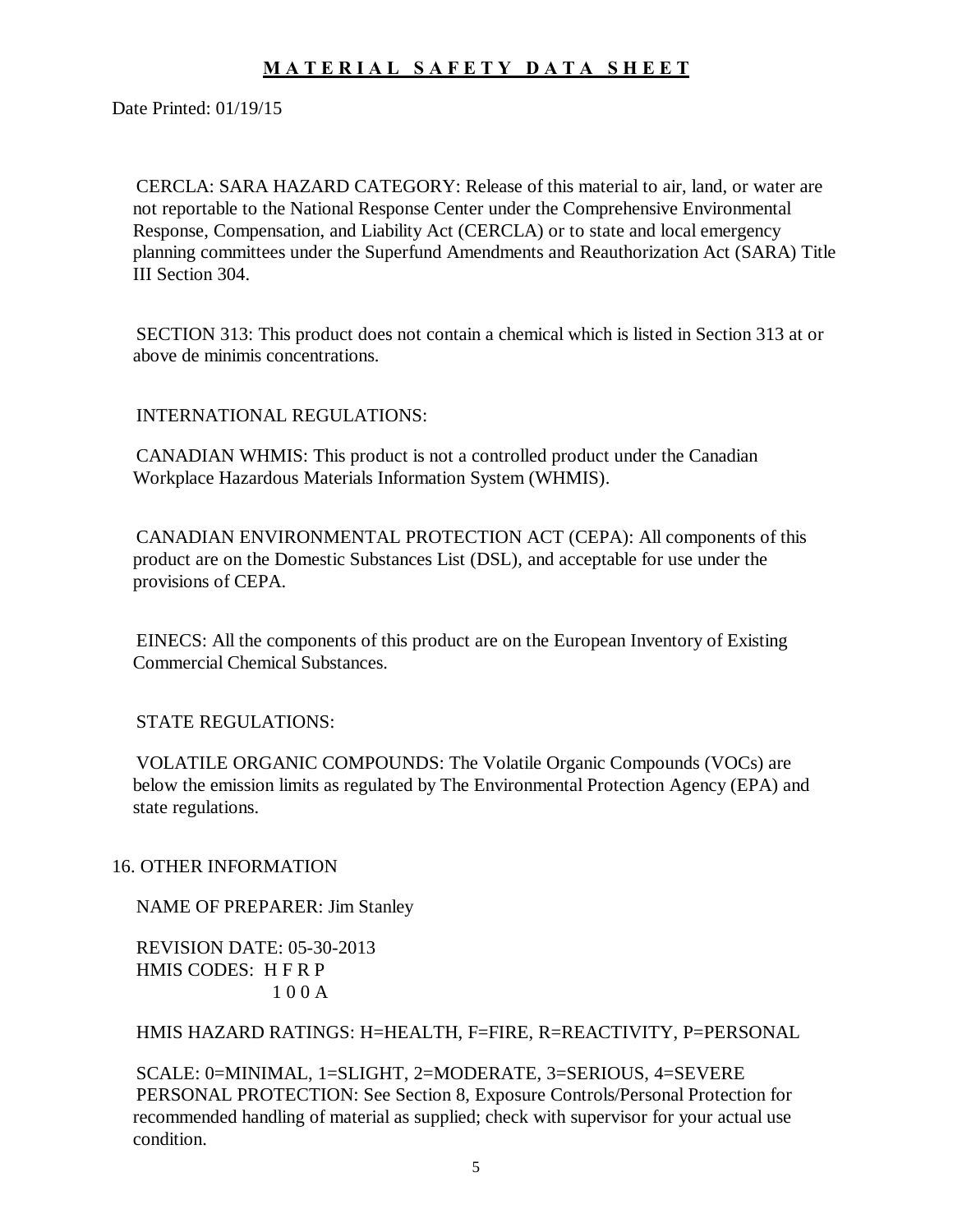Date Printed: 01/19/15

HMIS is a registered trademark of the National Paint and Coatings Association.

 LIST OF ACRONYMS: ACGIH: American Conference of Government Industrial Hygienists IARC: International Agency for Research on Cancer NTP: National Toxicology Program OSHA: Occupational Safety and Health Administration PEL: Permissible Exposure Limit PPM: Parts Per Million SARA: Superfund Amendment Reauthorization Act TLV: Threshold Limit Value TSCA: Toxic Substance Control Act

 Please note that this MSDS applies to industrial handling of this material. Consumers should read product label. The information and recommendations set forth herein are believed to be accurate, The data is derived from information provided to Plaid Enterprises, Inc. from its raw material suppliers. Plaid Enterprises, Inc. makes no guarantee or warranty, expressed or implied, regarding the accuracy, reliability, or completeness of the data or the results to be obtained from the use thereof. It is the responsibility of the user of the product to comply with all applicable federal, state, and local laws and regulations.